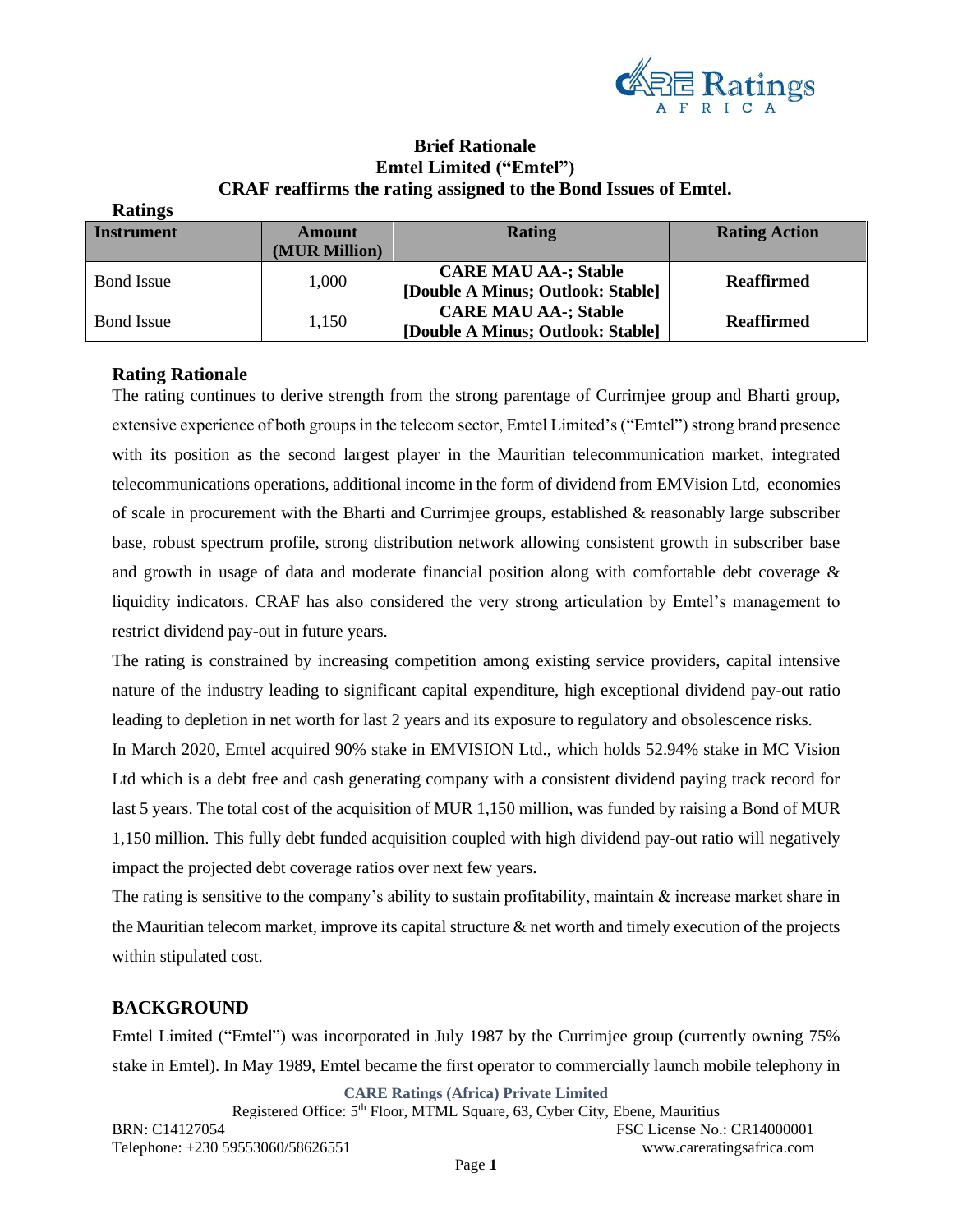

the whole southern Hemisphere as an international joint venture of the two groups, the Currimjee Jeewanjee Group of Mauritius and a Swedish company, Comvik which later went on to become Millicom International Cellular (MIC) S.A, a global telecommunications group based in Luxembourg. In 2014, the Currimjee group procured the entire stake of Millicom in Emtel. In 2015, Emtel partnered with Bharti Airtel Limited, India's leading provider with operations in 20 countries across Asia and Africa. As such, Indian Continent Investment Limited, (ICIL) a promoter entity owned by the Bharti group of India acquired 25% stake in Emtel. Emtel was also one of the founding partners of Bharti Cellular in India which is now branded as Airtel the third largest mobile operator in the world. Emtel signed a Technical Services Agreement with Bharti Airtel Limited to benefit from the technical and commercial knowhow and business support of Airtel in various areas.

The popularization of the mobile phone in Mauritius had a direct increase in demand for Emtel's services, it being the only mobile phone operator of the Island until 1996 (when Cellplus Mobile Communications Ltd belonging to Mauritius Telecom - GoM owned company, entered the market). Emtel has been in the forefront in technology and innovation.

Mauritius has 3 telecom service providers (MyT, Emtel and MTML) and Emtel is the second largest telecom service provider after MyT in the country. As on December 31, 2020, Emtel (as per Emtel's calculation based on traffic on the network and national numbering plan for mobile) had 42.3% market share of mobile subscribers in Mauritius (with an estimated total mobile subscriber in Mauritius at 1.54 million). However, as per the mobile telephony services data published in Information and Communication Technologies Authority ("ICTA") and Statistics of Mauritius website, total mobile cellular subscriptions of Mauritius were 1.91 million for 2020. Considering that data, Emtel's market share would be 34% for 2020.

Emtel has 23 showrooms across the Republic of Mauritius (including 1 in Rodrigues) and provides mobile telecom services (voice, SMS, mobile data to prepaid & post-paid subscribers), home broadband, fixed line, enterprise business solutions.

**Management:** Emtel is a professionally managed company. It is governed by a 7-member Board of Directors comprising of eminent industrialists and professionals.

Emtel has completed the acquisition of 90% stake in EMVision Ltd ("EMVISION") from its promoter Currimjee Jeewanjee & Co in March 2020. The balance 10% stake in EMVISION Ltd will remain with the existing shareholder, La Sentinelle Ltd. EMVision Ltd is an investment holding company which holds 52.94% stake in MC Vision Ltd ("**MC Vision**"), a cashflow generating company. EMVision does not hold any other investment and does not have any other business activity. It is a debt free company and only

**CARE Ratings (Africa) Private Limited**

Registered Office: 5<sup>th</sup> Floor, MTML Square, 63, Cyber City, Ebene, Mauritius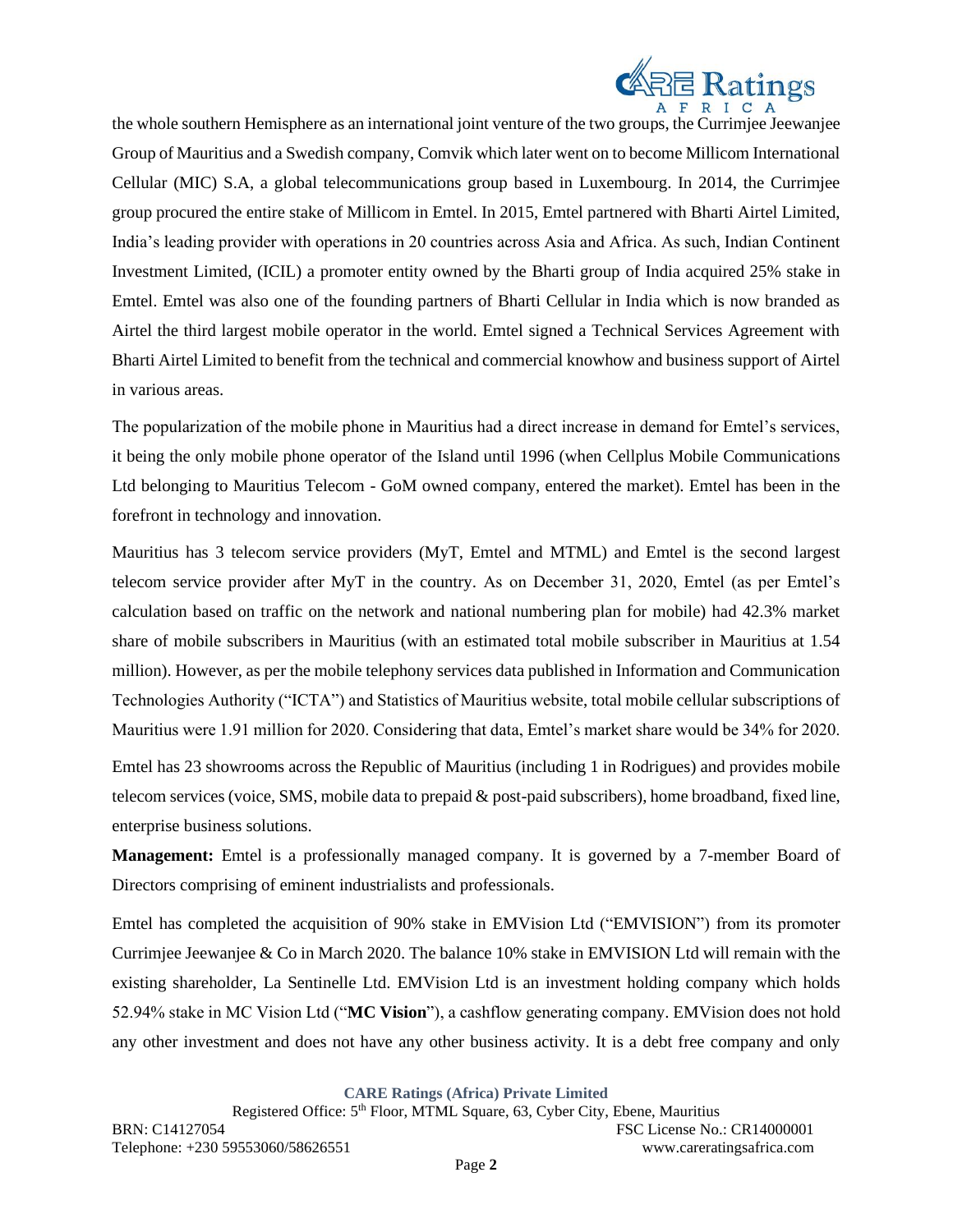

source of income is in the form of dividends from MC Vision. To finance the acquisition, bonds worth MUR 1,150 million has been raised.

Emtel reported a satisfactory performance for the financial year 2020 following the pandemic and lockdown. The subscriber base decreased from 657,116 in FY19 to 648,521 in FY20. The decrease was mainly from the drop in prepaid customers from 568,922 in FY19 to 555,992 in FY20. Emtel's turnover decreased by 4.5% from MUR 3,238 million in FY19 to MUR 3,091 million in FY20. However, EBIDTA increased to MUR 1,419 million (MUR 1,378 million in FY19) and PAT to MUR 552 million in FY20 (MUR 477 million in FY19) due to dividend income of MUR 71 million from EM Vision and an exceptional income of MUR 40 million for solidarity levy following the judgement on the case MT vs MRA. During FY20, GCA was comfortable at Mur 1,184 million vis-a-vis annual debt repayment obligation of MUR 387 million. Total debt/EBIDTA and Total debt/GCA were also comfortable at 1.0-2.0x times excluding the impact of finance lease. The average fund based working capital utilization was at 23% during the last 12 months ended March 2021 and at 19% for the year 2020 (Jan 2020 till Dec 2020).

#### **Disclaimer**

CARE Ratings (Africa) Private Limited ("CRAF")'s ratings are opinions on the likelihood of timely payment of the obligations under the rated instrument and are not recommendations to sanction, renew, disburse or recall the concerned bank facilities or to buy, sell or hold any security. CRAF's ratings do not convey suitability or price for the investor. CRAF's ratings do not constitute an audit on the rated entity. CRAF has based its ratings/outlooks on information obtained from sources believed by it to be accurate and reliable. CRAF does not, however, guarantee the accuracy, adequacy or completeness of any information and is not responsible for any errors or omissions or for the results obtained from the use of such information. Most entities whose bank facilities/instruments are rated by CRAF have paid a credit rating fee, based on the amount and type of bank facilities/instruments. CRAF may also have other commercial transactions with the entity. In case of partnership/proprietary concerns, the rating /outlook assigned by CRAF is, interalia, based on the capital deployed by the partners/proprietor and the financial strength of the firm at present. The rating/outlook may undergo change in case of withdrawal of capital or the unsecured loans brought in by the partners/proprietor in addition to the financial performance and other relevant factors. CRAF is not responsible for any errors and states that it has no financial liability whatsoever to the users of CRAF's rating. CRAF's ratings do not factor in any rating related trigger clauses as per the terms of the

**CARE Ratings (Africa) Private Limited**

Registered Office: 5<sup>th</sup> Floor, MTML Square, 63, Cyber City, Ebene, Mauritius BRN: C14127054 FSC License No.: CR14000001